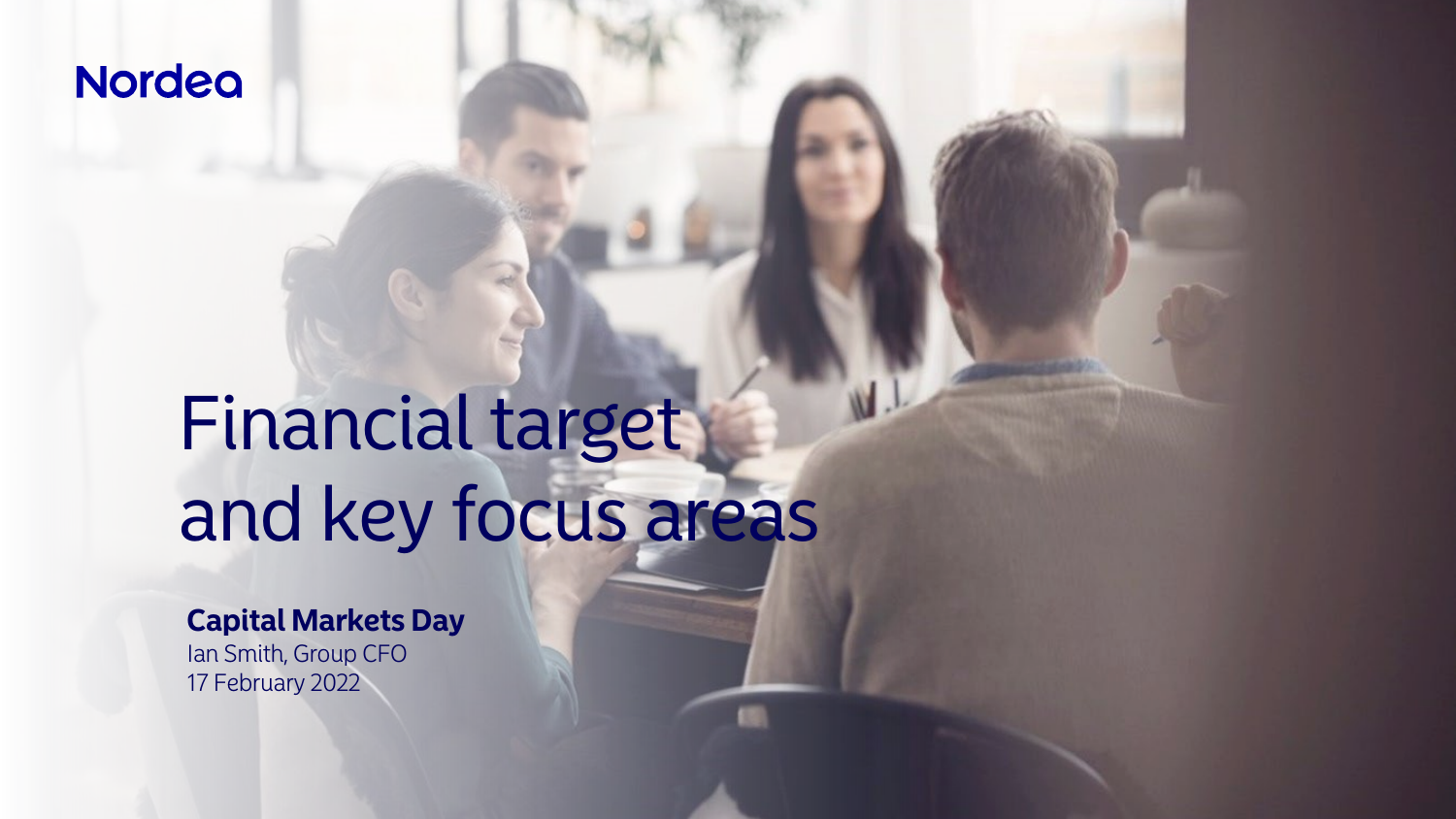# **Disclaimer**

- Nordea and its businesses are exposed to various risks and uncertainties.
- This presentation contain certain statements which are not historical facts, including, without limitation, statements communicating expectations regarding, among other things, the results of operations, the bank's financial condition, liquidity, prospects, growth and strategies; and statements preceded by "believes", "expects", "anticipates", "foresees" or similar expressions.
- Such statements are forward-looking statements that reflect management's current views and best assumptions with respect to certain future events and potential financial performance. Although Nordea believes that the expectations reflected in such forward-looking statements are reasonable, no assurance can be given that such expectations will prove to have been correct. Accordingly, results could differ materially from those set out in the forward-looking statements as a result of various factors.
- Important factors that may cause such a difference for Nordea include but are not limited to: (i) the macroeconomic development, (ii) change in the competitive environment, (iii) change in the regulatory environment and other government actions and (iv) change in interest rate and foreign exchange rate levels.
- This presentation does not imply that Nordea and its directors have undertaken to publicly update or revise these forwardlooking statements, beyond what is required by applicable law or applicable stock exchange regulations if and when circumstances arise that lead to changes compared with the date when these statements were provided.

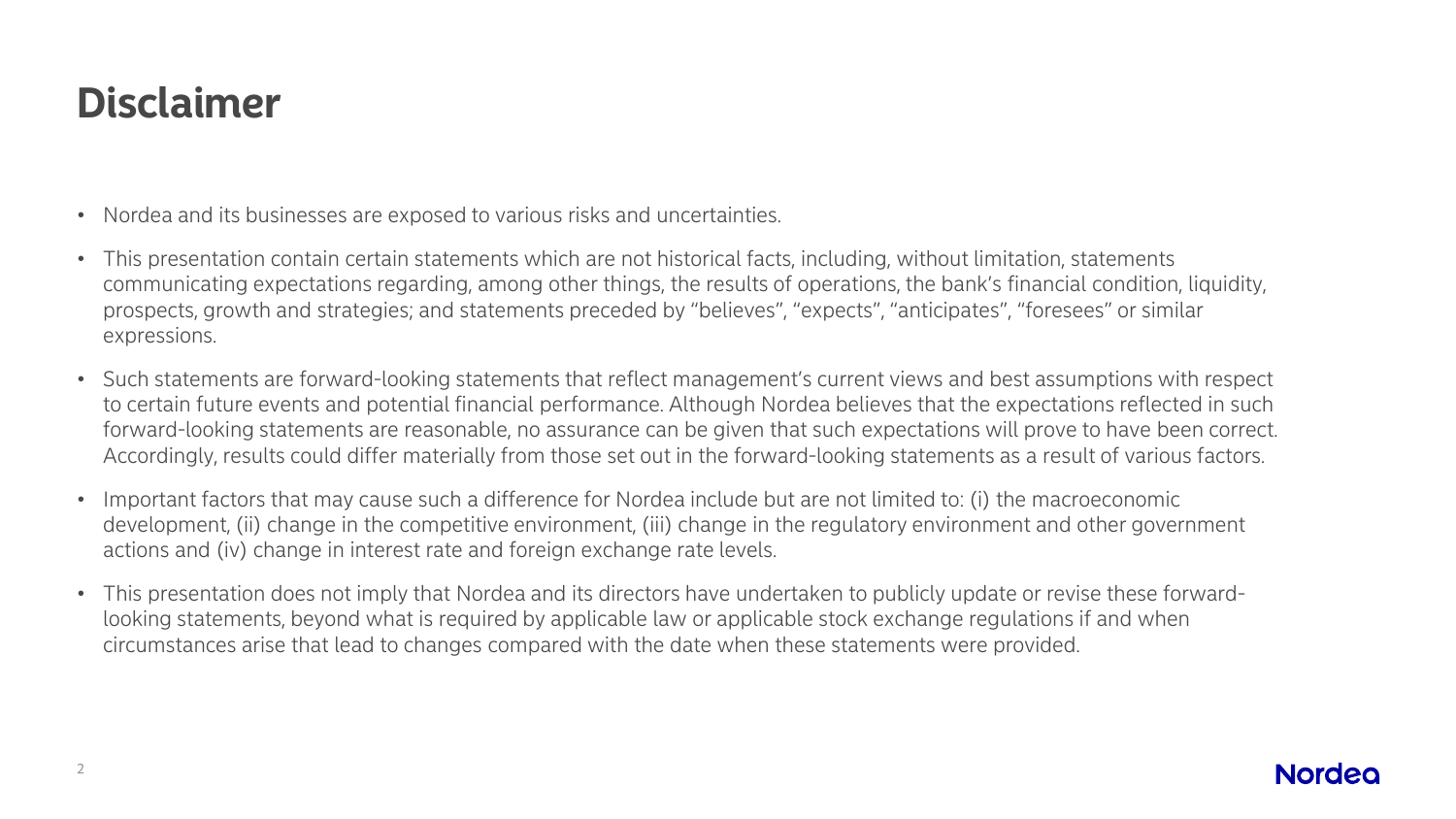#### Nordea today Business momentum supported by strong financial foundation

#### Full year 2021 (compared with 2019)



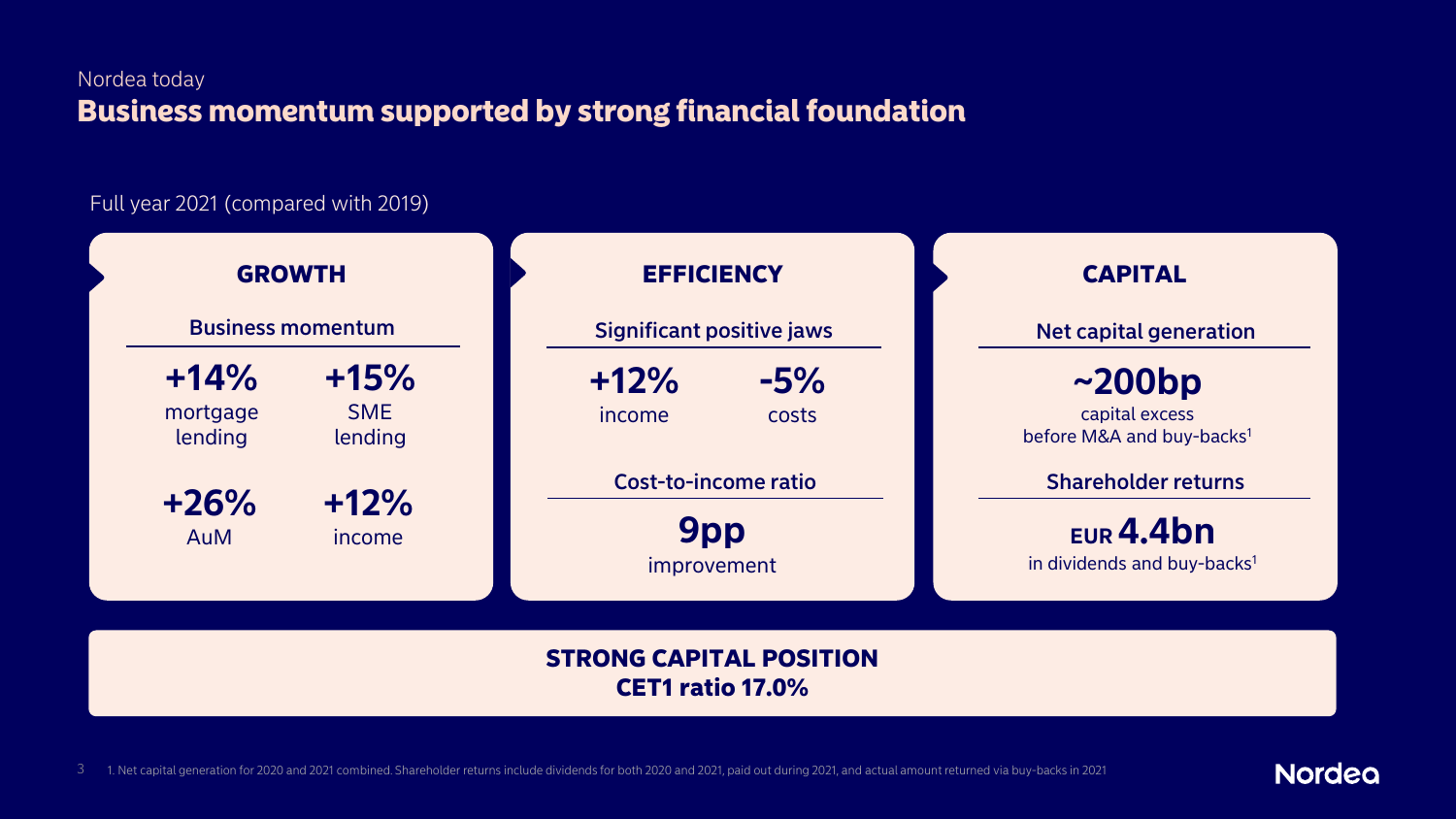#### Nordea today Targets surpassed ahead of schedule



Delivering on our strategy 2019–21

#### **Drive income growth initiatives**

- Relentless business execution
- Strong lending and deposit growth
- Stable lending and deposit margins
- Lower funding costs
- Strong net inflows in all channels

#### **Optimise operational efficiency**

- Clear accountability
- Simplified processes and organisation
- Fewer people: -7% FTEs
- EUR 230m net cost reduction
- Capital efficiency gains; LC&I EC down 23%

#### **Favourable market conditions in 2021**

- Strong advisory income
- Exceptional net fair value result
- Loan losses 14bp lower than historical average

4 IAC = items affecting comparability; NII = net interest income; NCI = net fee and commission income; NFV = net result from items at fair value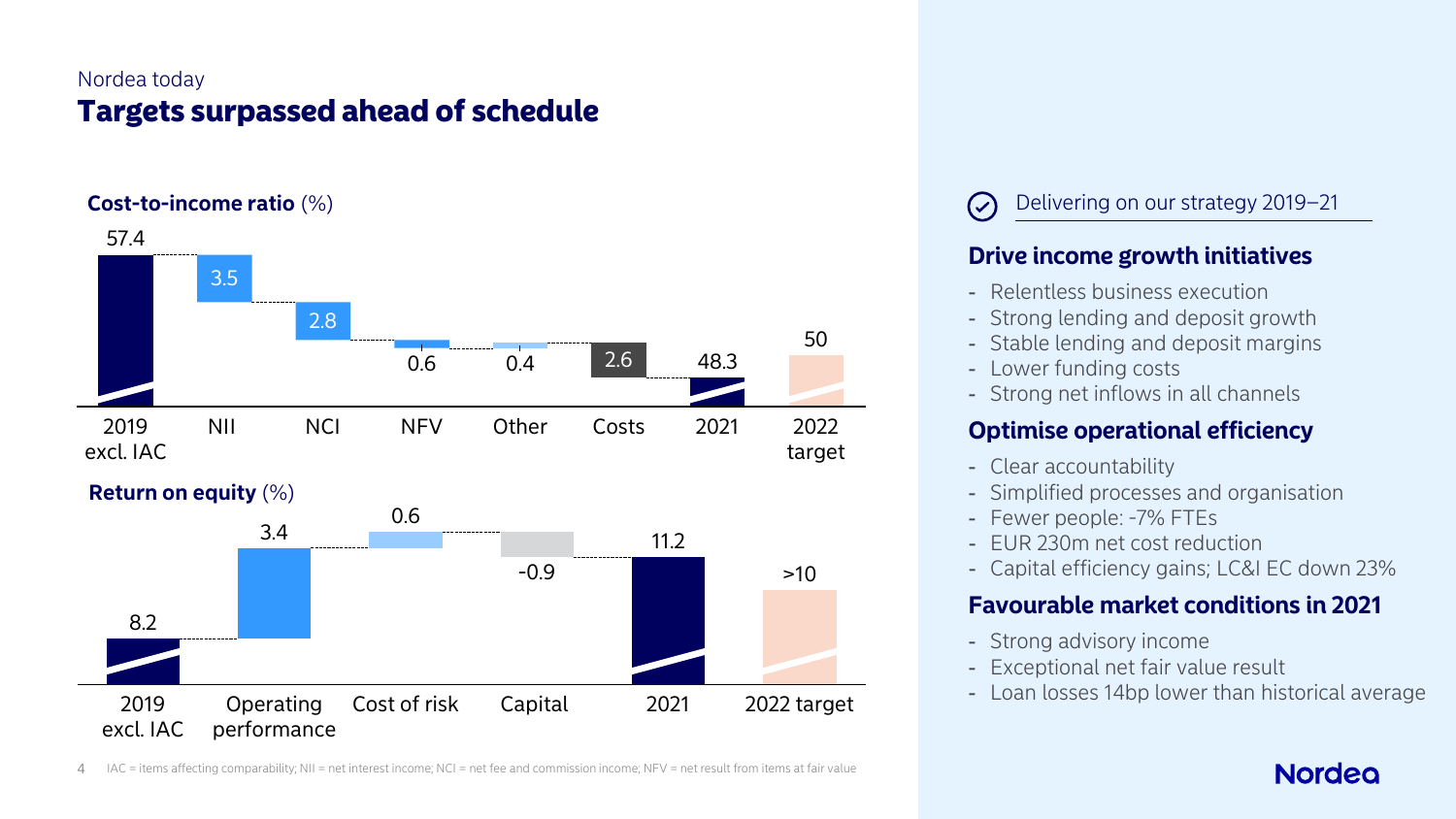#### Financial target Key assumptions underpinning our plans



**Nordic lending market growth** ~3% CAGR 2021–25

**Equity market return** +6% CAGR 2021–25

**Fixed income market return** -0.5% CAGR 2021–25

| <b>Foreign exchange rates</b> |       |  |
|-------------------------------|-------|--|
| EUR/SEK                       | 10.24 |  |
| EUR/NOK                       | 10.64 |  |
| EUR/DKK                       | 7.44  |  |

**Nordea**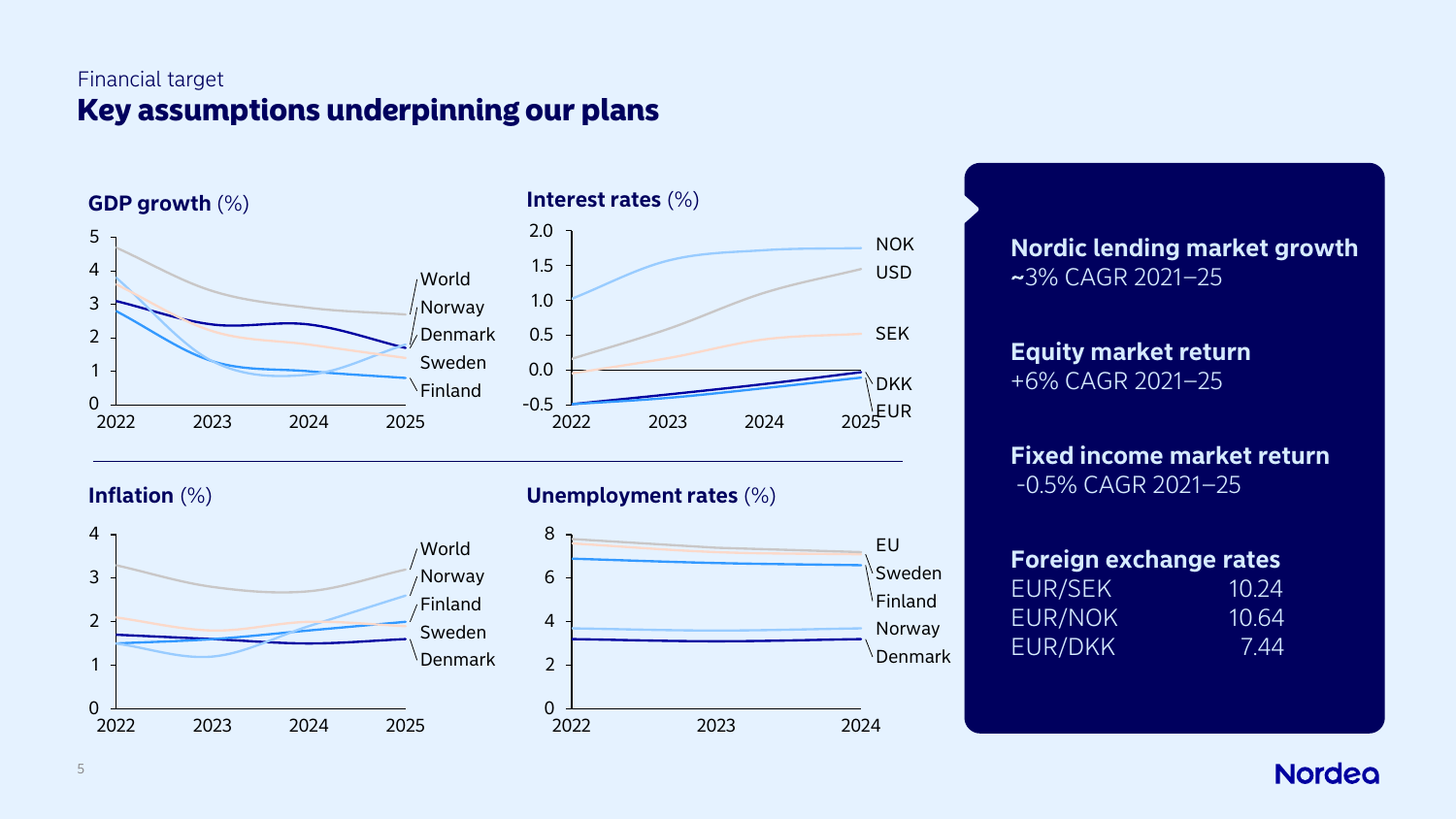#### Financial target Raising the bar – higher financial target for 2025

## 2025 financial target

# Return on equity >13%

Assumes CET1 requirement of 15–16%, including management buffer

#### Supported in 2025 by

**Cost-to-income ratio** 45–47%

**Loan losses** Normalised ~10bp

#### **Capital and dividend policy**

60–70% dividend payout ratio; excess capital distributed through buy-backs Management buffer of 150–200bp above regulatory CET1 requirement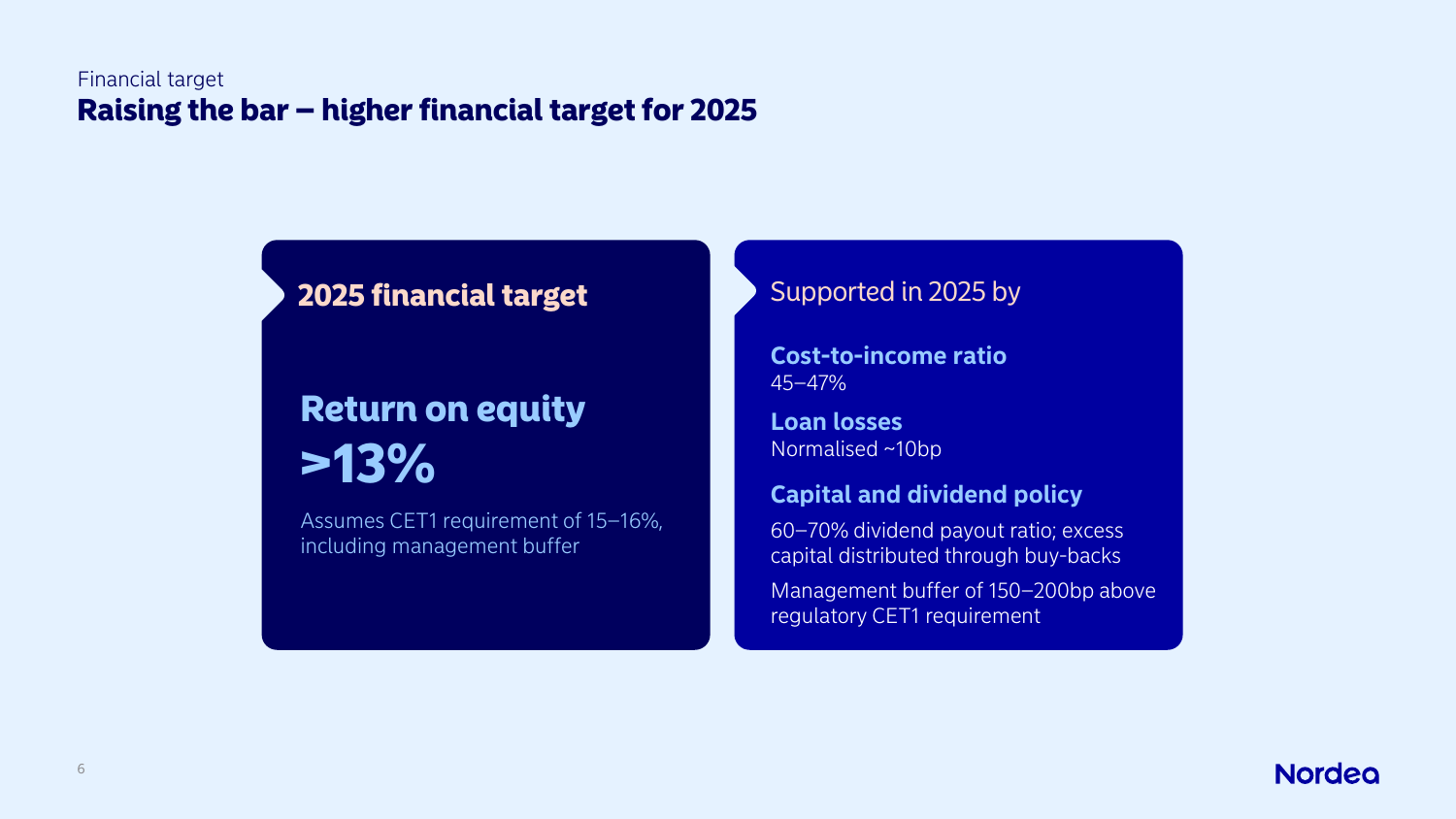#### Financial target Delivering a step change in profitability

**Return on equity** (%)



 $\mathbf{\hat{m}}$ Drivers for 2025 target

#### **Focused and profitable growth and operational efficiency 1**

- All business areas to contribute

#### **Loan losses settling below historical average**  $\mathbf{2}$

- 2021 very low
- Expected to normalise by 2025

#### **Capital excellence 3**

- Further reduce capital intensity
- Allocate capital for profitable growth
- Potential for bolt-on M&As
- Dividends and buy-backs
- Very competitive funding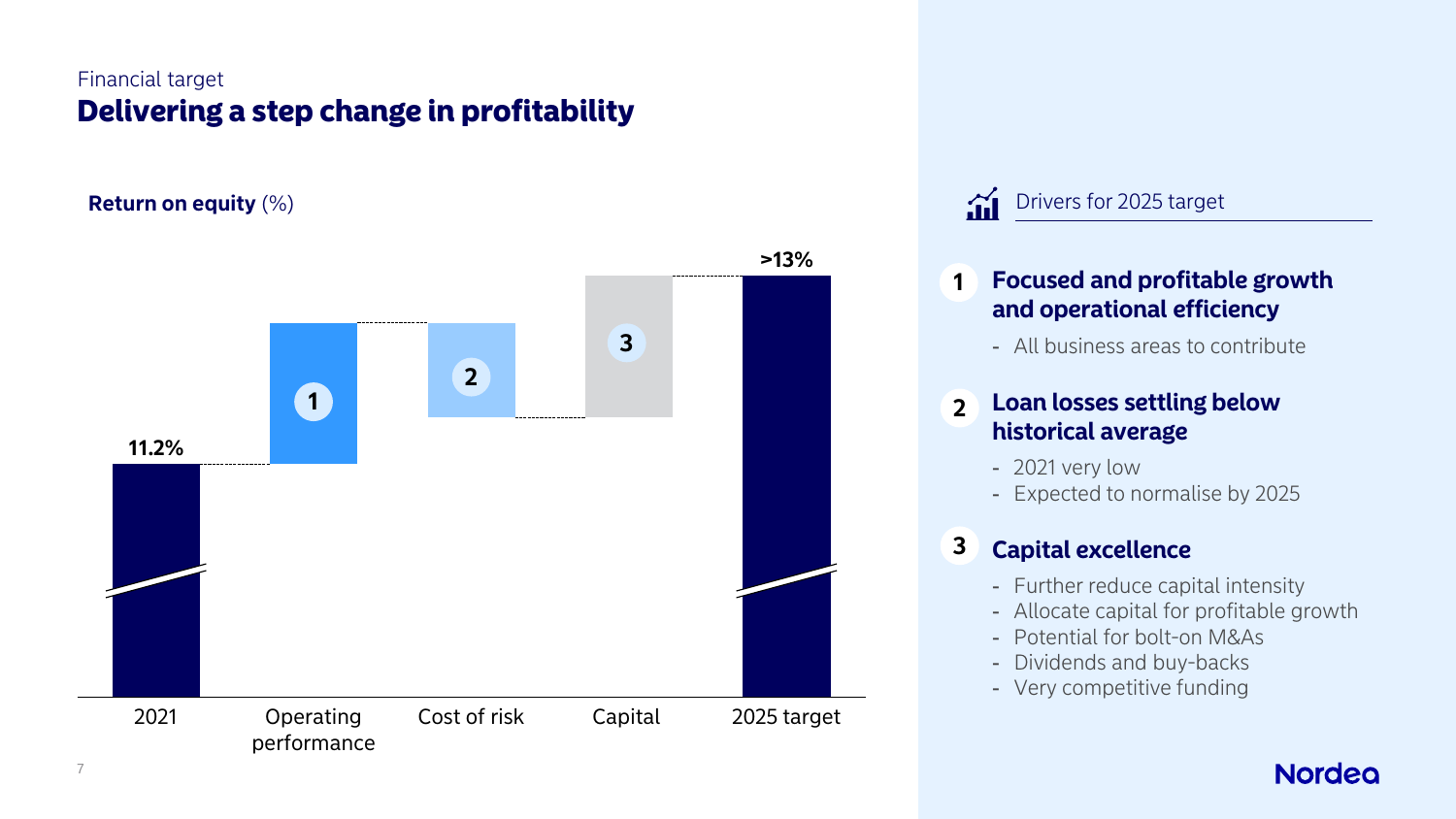#### Financial target All business areas to contribute; lean corporate costs

**Return on capital at risk** (%)



#### $\mathcal{O}$ Business area 2025 targets

|                                                | <b>ROCAR</b> | $Cost-to-$<br>income ratio |
|------------------------------------------------|--------------|----------------------------|
| <b>Personal</b><br><b>Banking</b>              | $~18\%$      | ~145%                      |
| <b>Business</b><br><b>Banking</b>              | $~16\%$      | $~140\%$                   |
| <b>Large Corporates</b><br>& Institutions      | $~16\%$      | $~140\%$                   |
| <b>Asset &amp; Wealth</b><br><b>Management</b> | $~1.38\%$    | $~140\%$                   |
| <b>Other</b>                                   |              |                            |
| <b>Group total</b>                             | $~17\%$      | $45 - 47%$                 |
| Items affecting RoE <sup>1</sup>               | $\sim -4\%$  |                            |
| <b>Return on equity</b>                        | $>13\%$      |                            |

#### **Nordea**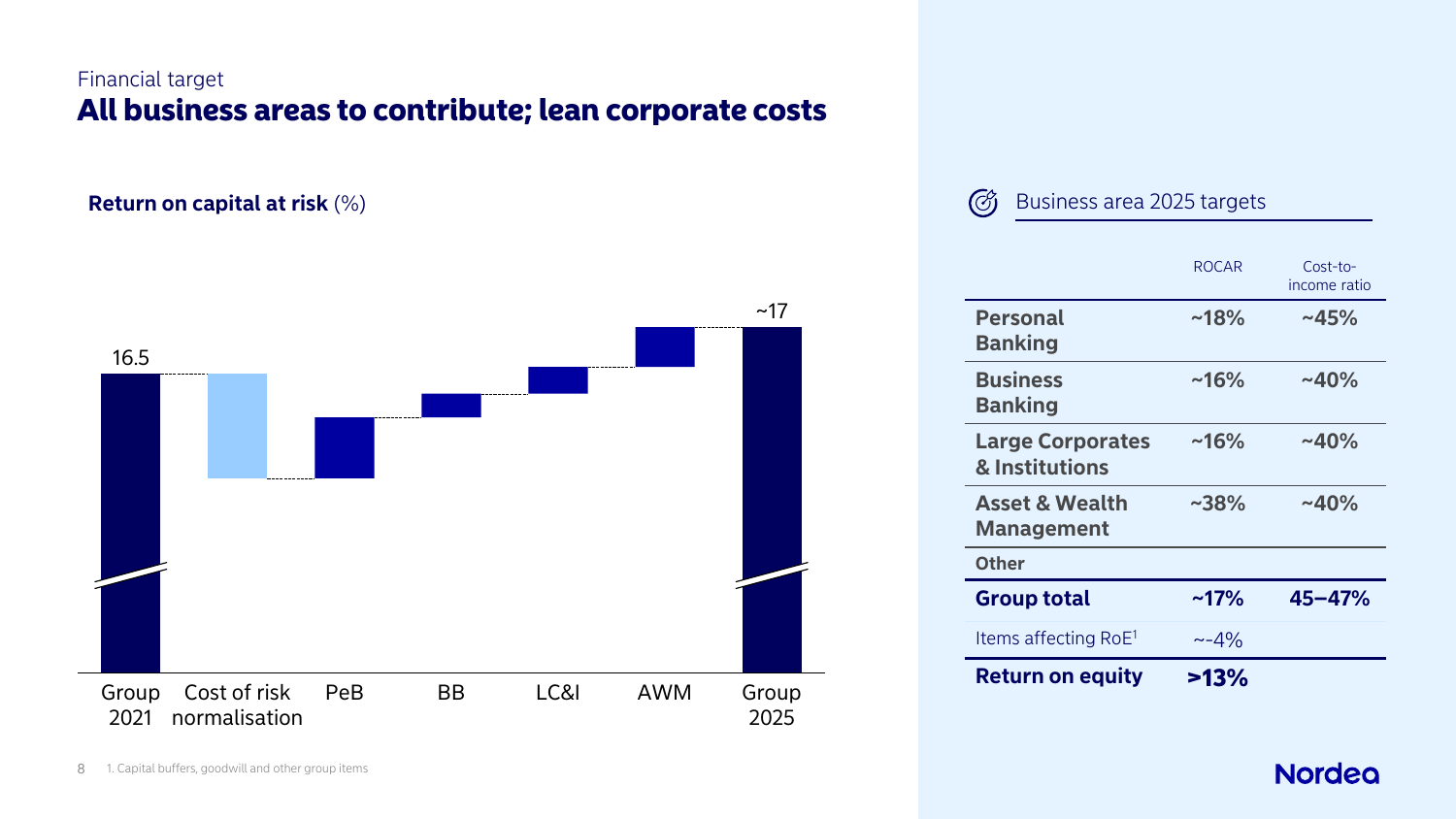#### Operating performance Focused on income growth and operational efficiency

# **Cost-to-income ratio improvement** (%) NII **48.3** 2021 NCI Other income Costs 2025 **45–47%**



#### Operating performance

#### **Drive focused profitable growth**

- Drive market share gains
- ~4% lending volume CAGR 2021–25
- 4–6% savings AuM CAGR 2021–25

#### **Invest in key levers**

- Enhance digital proposition
- More effective savings process
- Strengthen private banking advisory offering
- Continue to increase speed and availability in mortgage process
- Broaden product offering

#### **Rigorous cost efficiency**

- Continuous improvement to offset cost inflation and reduce structural costs
- Nominal cost increase driven by higher business activity, investments and regulatory demands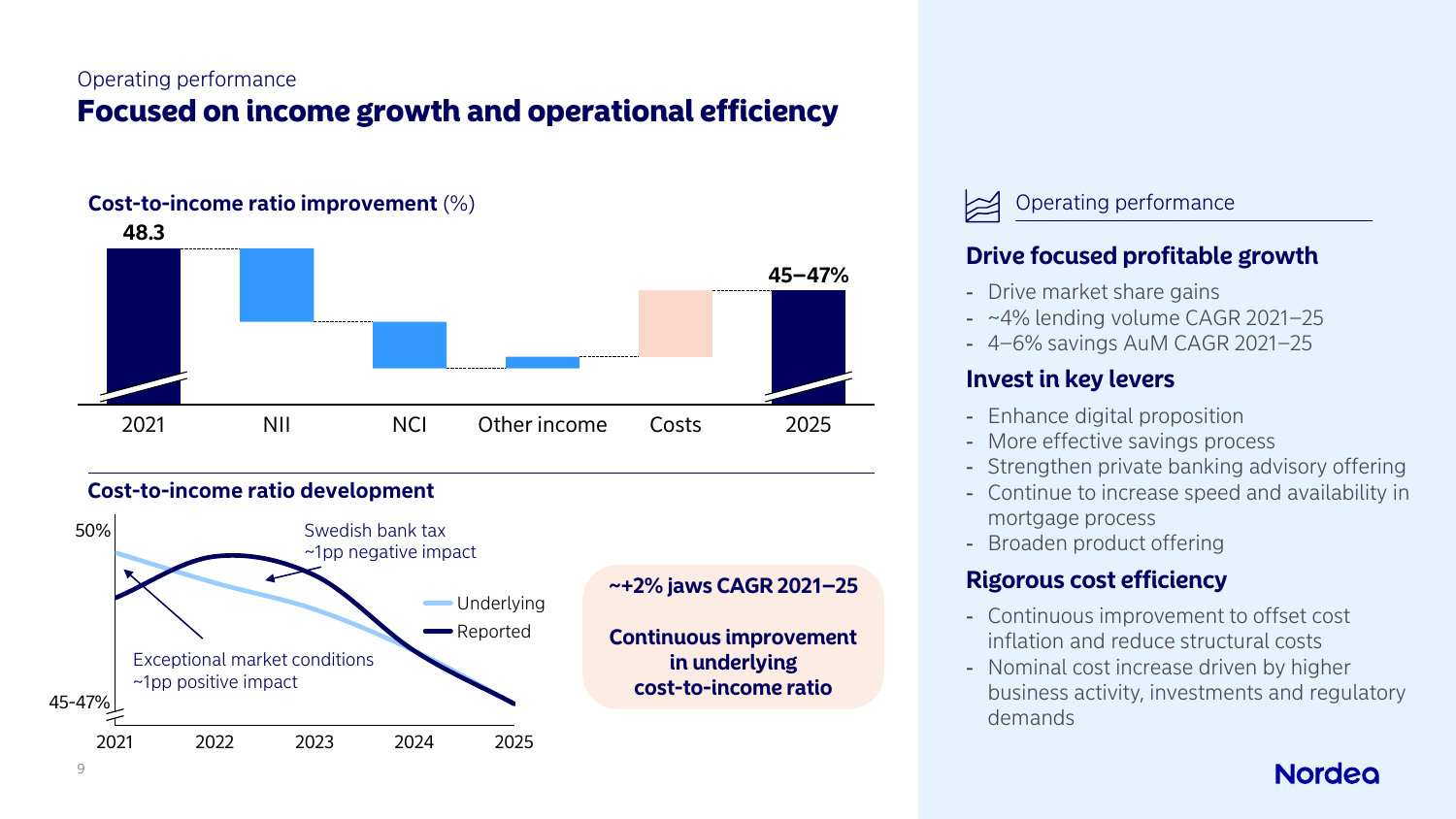#### Operating performance Smart investments and rigorous cost control



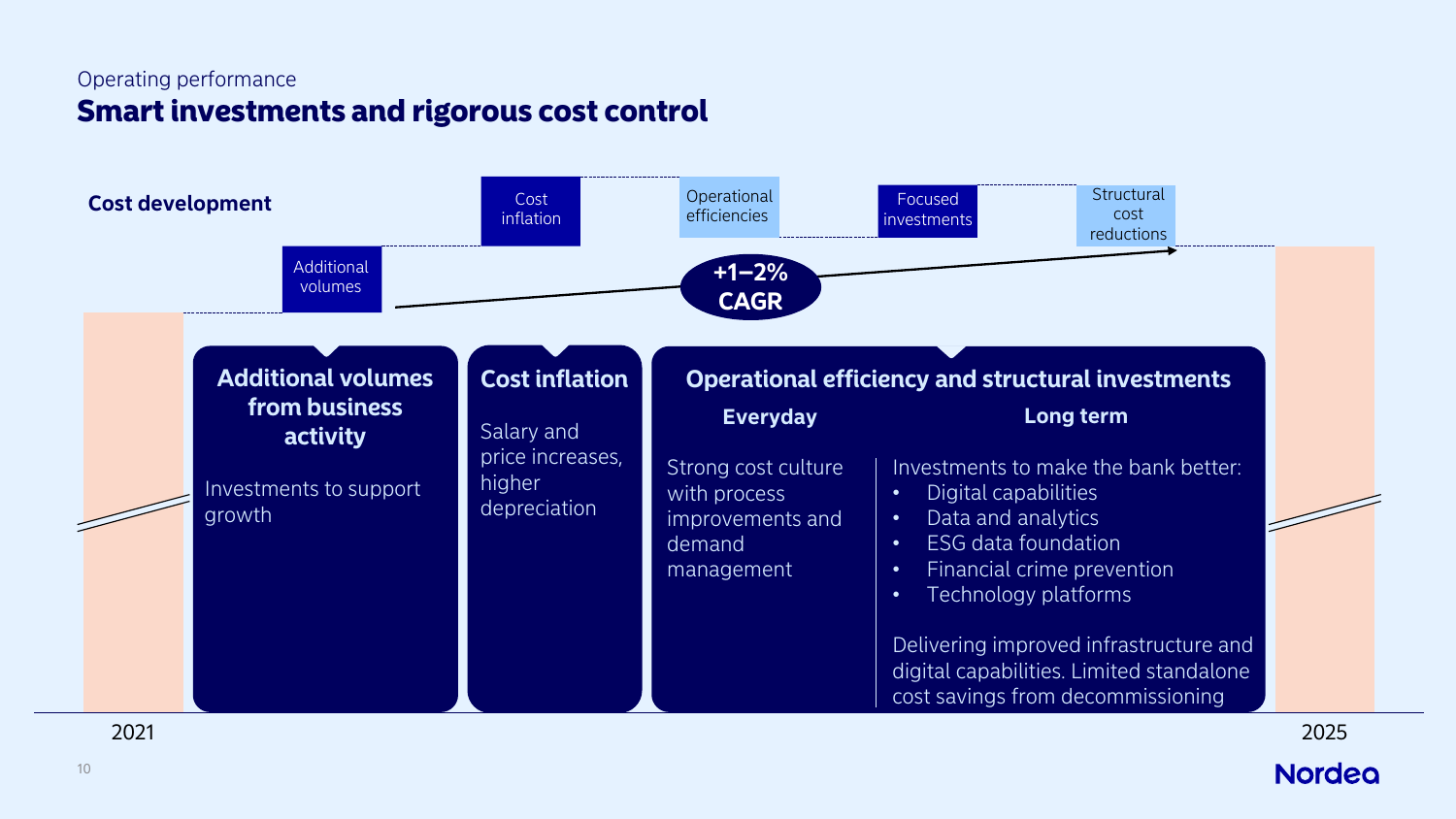#### Cost of risk Loan losses settling below historical average

#### **Significant de-risking** (EURbn)



#### **Loan loss ratios** (bp)



#### **Significant portfolio de-risking**

- Increased share of household lending
- Focus on our four Nordic home markets
- Reduced international exposure
	- Divested business in Poland, Luxembourg and Baltics
	- Exit from Russia ongoing
- Reduced shipping, oil and offshore portfolio by half; further actions ongoing

#### **Future loan loss levels rebased**

- 2020–21 resilient credit quality
- 2022–23 unwinding the COVID-19 buffer
- 2024–25 new normal, de-risked portfolio
- Normalised run rate from 2025 ~10bp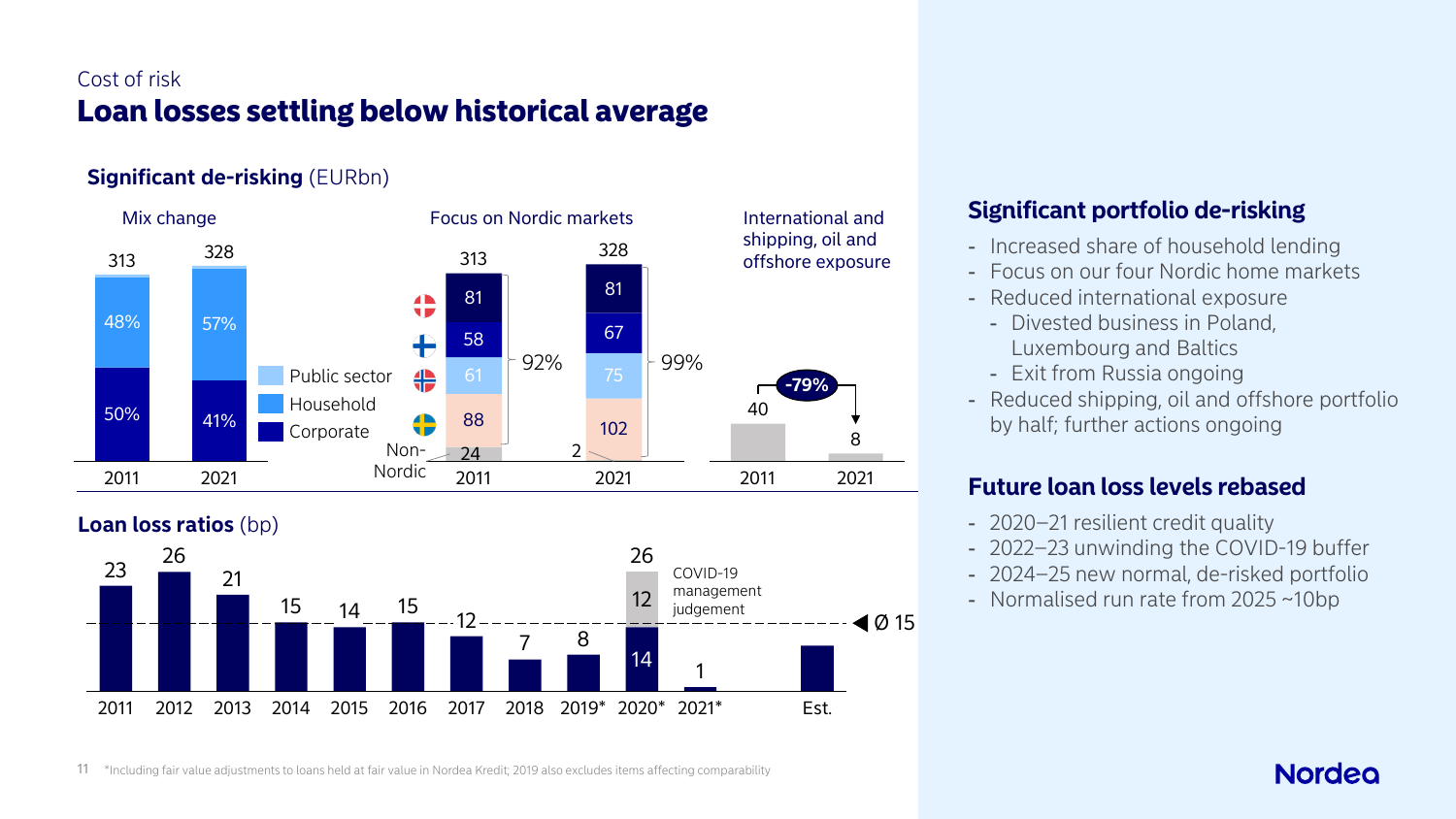#### Capital excellence Risk exposure amount development



#### **Planned REA growth**

- Ambitious lending growth plan
- Sustained focus on capital initiatives
- Continued reduction in capital intensity
- Modest net impact from regulatory changes

#### **2025 preliminary Basel IV phase 1**

- <5% REA inflation
- Credit risk negligible
- Market risk & CVA: FRTB
- Operational risk: new methodology

#### **2030 preliminary Basel IV fully loaded**

- <10% REA inflation from output floors

#### **Business initiatives developed to further mitigate impact**

12 REA = risk exposure amount; CVA = credit valuation adjustment; FRTB = fundamental review of the trading book \* Pending regulatory approval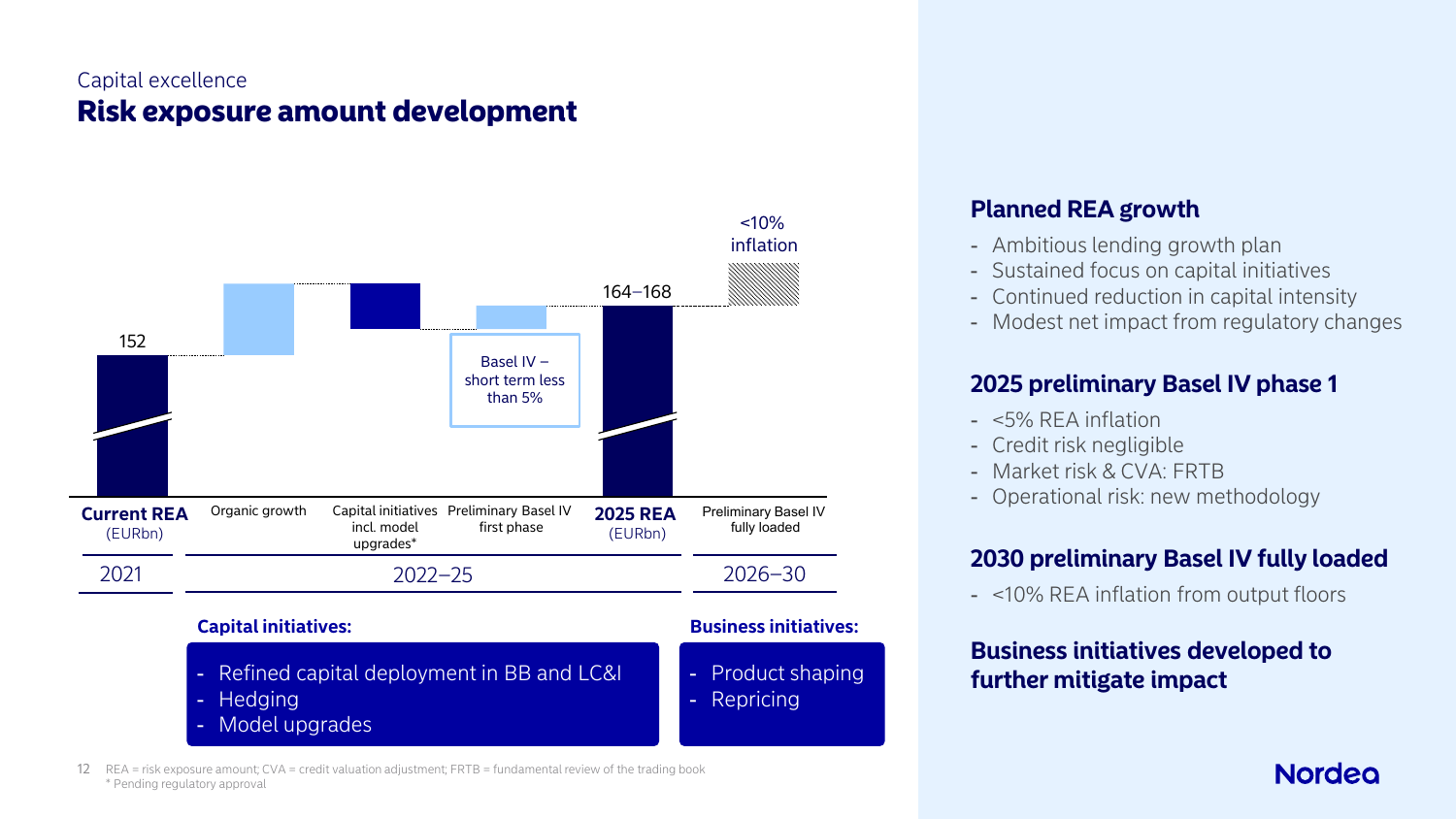#### Capital excellence Reducing capital excess – path to normalisation



#### **Capital generation and uses of capital** (bp)



#### **Normalised CET1 requirement**

- Continued reactivation of countercyclical capital buffers and buffers for systemic risk
- Regulatory requirement expected to settle around 13%; up to additional 1% allowance for prudence
- Management buffer of 150–200bp above regulatory requirement
- Implied CET1 ratio of 15–16%

#### **Focus on capital excellence**

- Capital deployment for profitable growth
- Capital efficiency initiatives
- Excess capital returned to shareholders

#### **Nordeo**

\* Pending regulatory approval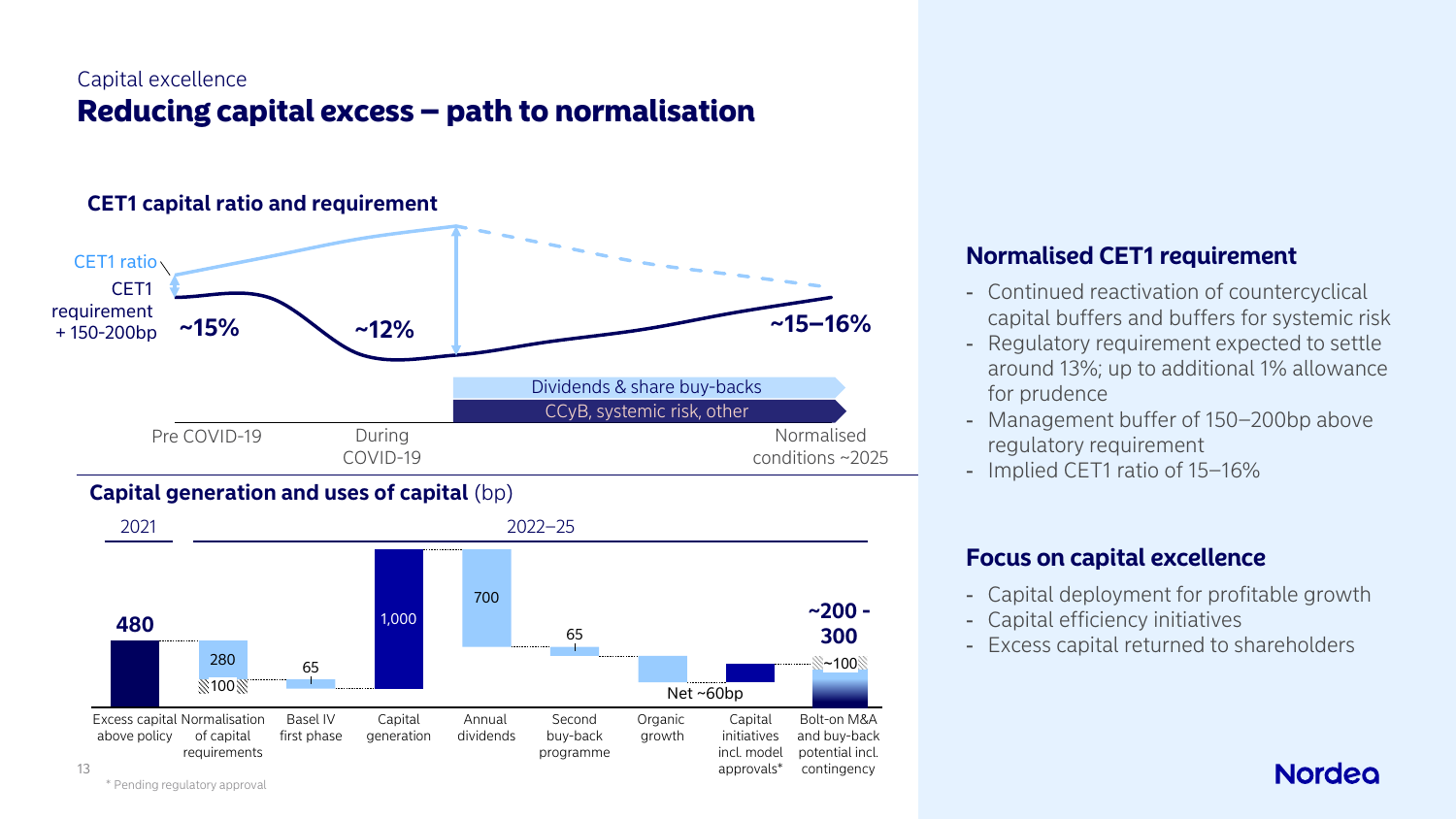#### Sustainability at the core Green transition – balancing opportunities and risks

#### Maximise opportunities by supporting customers





Manage risks

#### **Climate-vulnerable exposure**



14 1. Sources: Boston Consulting Group (BCG) and Global Financial Markets Association (GFMA) 2. ESG = article 8 and 9 funds, prior years not shown as Sustainable Finance Disclosure Regulation (SFDR) classification not available prior to 2020

#### **Transition financing**

Commitment, capability, balance sheet capacity, and depth and breadth of customer relationships will make Nordea winner among fierce competition

#### **Sustainable savings**

Globally well positioned for high-growth, high-margin and capital-light business

#### **Sector deep dive assessments**

#### **Engage to support customers**

in establishing credible green transition paths (e.g. investments in green vessels)

#### **Transition to reduce emissions**

and de-risk operations (e.g. offshore )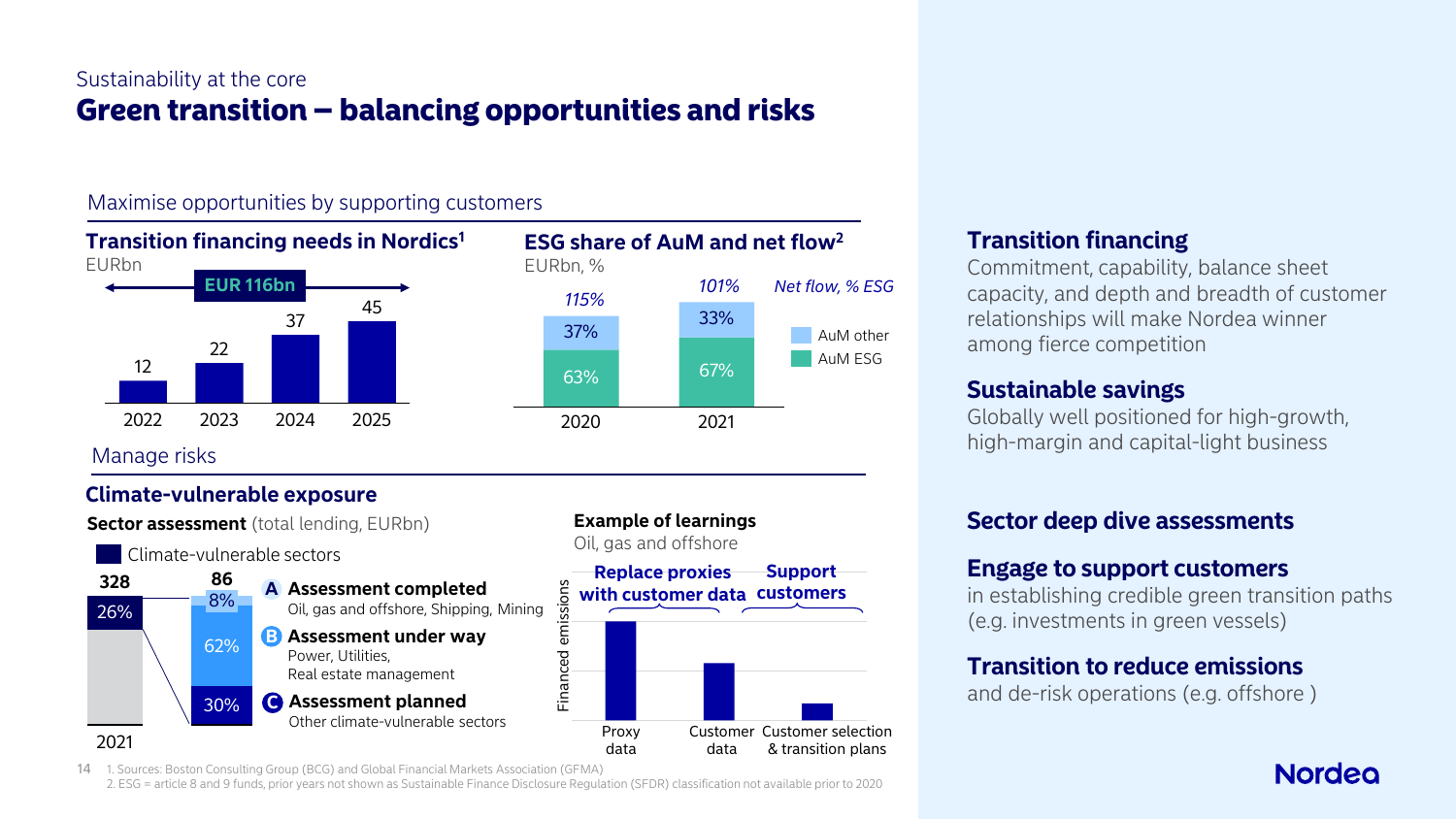#### Raising the bar: Ready to deliver on higher target

**The preferred financial partner in the Nordics**

**Creating value for shareholders**

**Well equipped for the future**

#### **2025: Return on equity >13%**

#### **Revenue growth**

- Lending growth ~4% CAGR capturing further market share
- Net interest margin largely stable
- Savings growth of 4–6% CAGR

#### **Cost-to-income ratio to 45–47%** Continuous improvement in underlying cost-to-income ratio

**Cost of risk normalised at ~10bp** Settling below historical average following portfolio de-risking

**CET1 ratio ~15–16%** Normalisation of capital requirements; active capital management

**60–70% dividend payout ratio p.a. complemented by buy-backs** Planned total shareholder distributions of EUR 15–17bn 2022-25